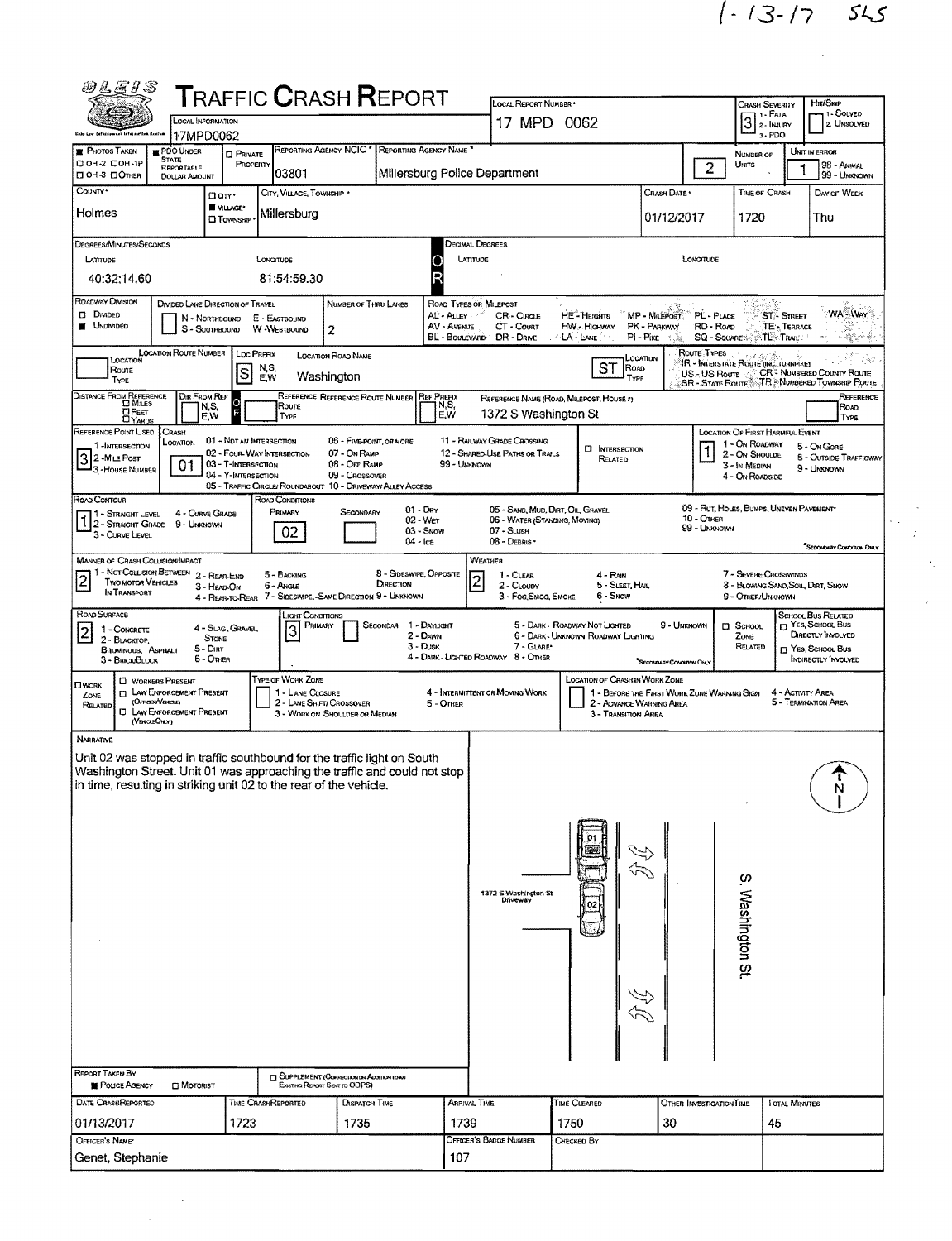| <i>®LE1S</i>                                                                                          |                                                |                                                                         |                             |                                                                          |                                             |                                                                                 |                                                                                                                                                   |                                    |                                                                                             |                                             |                                                                                                 |                                                                                                                                                                           |                                                       |                         |                                                              |                                       |  |  |  |  |
|-------------------------------------------------------------------------------------------------------|------------------------------------------------|-------------------------------------------------------------------------|-----------------------------|--------------------------------------------------------------------------|---------------------------------------------|---------------------------------------------------------------------------------|---------------------------------------------------------------------------------------------------------------------------------------------------|------------------------------------|---------------------------------------------------------------------------------------------|---------------------------------------------|-------------------------------------------------------------------------------------------------|---------------------------------------------------------------------------------------------------------------------------------------------------------------------------|-------------------------------------------------------|-------------------------|--------------------------------------------------------------|---------------------------------------|--|--|--|--|
| UNIT                                                                                                  |                                                |                                                                         |                             |                                                                          |                                             |                                                                                 |                                                                                                                                                   |                                    |                                                                                             |                                             |                                                                                                 | LOCAL REPORT NUMBER<br>17 MPD 0062                                                                                                                                        |                                                       |                         |                                                              |                                       |  |  |  |  |
|                                                                                                       |                                                |                                                                         |                             |                                                                          |                                             |                                                                                 |                                                                                                                                                   |                                    |                                                                                             |                                             |                                                                                                 |                                                                                                                                                                           |                                                       |                         |                                                              |                                       |  |  |  |  |
| UNIT NUMBER                                                                                           |                                                |                                                                         |                             | OWNER NAME: LAST, FIRST, MIDDLE ( C SAME AS DRIVER )                     |                                             |                                                                                 |                                                                                                                                                   |                                    |                                                                                             |                                             | OWNER PHONE NUMBER                                                                              |                                                                                                                                                                           | DAMAGE SCALE                                          |                         | Damage Area<br>FRONT                                         |                                       |  |  |  |  |
|                                                                                                       |                                                | Landon, Douglas, A                                                      |                             |                                                                          |                                             |                                                                                 |                                                                                                                                                   |                                    |                                                                                             |                                             |                                                                                                 |                                                                                                                                                                           | $\overline{2}$                                        |                         |                                                              |                                       |  |  |  |  |
| <b>CISAME AS DRIVER</b> )<br>OWNER ADDRESS: CITY, STATE, ZIP<br>151 Quinn Cir, Millersburg, OH, 44654 |                                                |                                                                         |                             |                                                                          |                                             |                                                                                 |                                                                                                                                                   |                                    |                                                                                             |                                             |                                                                                                 |                                                                                                                                                                           | 1 - Nove                                              |                         | α                                                            |                                       |  |  |  |  |
| LP STATE LICENSE PLATE NUMBER                                                                         |                                                |                                                                         |                             |                                                                          |                                             | <b>VEHICLE IDENTIFICATION NUMBER</b>                                            |                                                                                                                                                   |                                    |                                                                                             | # Occupants                                 |                                                                                                 | $2 -$ Minon                                                                                                                                                               |                                                       |                         |                                                              |                                       |  |  |  |  |
|                                                                                                       |                                                |                                                                         |                             |                                                                          |                                             |                                                                                 |                                                                                                                                                   |                                    |                                                                                             |                                             |                                                                                                 |                                                                                                                                                                           |                                                       | $\Box$<br>□             |                                                              |                                       |  |  |  |  |
| OН<br><b>VEHICLE YEAR</b>                                                                             | GBY5385<br><b>VEHICLE MAKE</b>                 |                                                                         |                             |                                                                          |                                             |                                                                                 | 1C4RJFBG5CC120820                                                                                                                                 |                                    |                                                                                             | <b>VEHICLE COLOR</b>                        |                                                                                                 | 1                                                                                                                                                                         | 3 - FUNCTIONAL                                        |                         |                                                              |                                       |  |  |  |  |
| 2012                                                                                                  | Jeep                                           |                                                                         |                             |                                                                          | VEHICLE MODEL<br>Grand Cherokee - /SP       |                                                                                 |                                                                                                                                                   |                                    |                                                                                             | <b>BLK</b>                                  |                                                                                                 |                                                                                                                                                                           | 4 - DISABUNG                                          |                         |                                                              |                                       |  |  |  |  |
| Proof of<br>INSURANCE                                                                                 |                                                | INSURANCE COMPANY                                                       |                             |                                                                          |                                             | POUCY NUMBER                                                                    |                                                                                                                                                   |                                    | Towed By                                                                                    |                                             |                                                                                                 |                                                                                                                                                                           | 9 - Unknown                                           |                         | п<br>о                                                       | Έ                                     |  |  |  |  |
| SHOWN                                                                                                 |                                                | Motorists Mutual                                                        |                             |                                                                          |                                             |                                                                                 | 1276-05-373606-02A                                                                                                                                |                                    |                                                                                             |                                             |                                                                                                 |                                                                                                                                                                           |                                                       |                         | RFAR                                                         |                                       |  |  |  |  |
| <b>CARRIER PHONE</b><br>CARRIER NAME, ADDRESS, CITY, STATE, ZIP                                       |                                                |                                                                         |                             |                                                                          |                                             |                                                                                 |                                                                                                                                                   |                                    |                                                                                             |                                             |                                                                                                 |                                                                                                                                                                           |                                                       |                         |                                                              |                                       |  |  |  |  |
| US DOT<br>VEHICLE WEIGHT GVWR/GCWR<br>CARGO BOOY TYPE<br><b>TRAFFICWAY DESCRIPTION</b>                |                                                |                                                                         |                             |                                                                          |                                             |                                                                                 |                                                                                                                                                   |                                    |                                                                                             |                                             |                                                                                                 |                                                                                                                                                                           |                                                       |                         |                                                              |                                       |  |  |  |  |
|                                                                                                       |                                                |                                                                         | 2 - 10,001 то 26,000к LBS   | 1 - LESS THAN OR EQUAL TO 10K LBS                                        | 01                                          |                                                                                 | 01 - No CARGO BODY TYPE/NOT APPLICABL 09 - POLE<br>02 - Busy Van (9-15 Seats, Inc Driver)                                                         |                                    | 10 - Cargo Tank                                                                             |                                             |                                                                                                 |                                                                                                                                                                           | 1 - Two-Way, Not Divided                              |                         |                                                              |                                       |  |  |  |  |
| HM PLACARD ID NO.                                                                                     |                                                |                                                                         | 3 - MORE THAN 26,000 K LBS. |                                                                          |                                             |                                                                                 | 03 - Bus (16+ Seats, Inc Driver)<br>04 - VEHICLE TOWING ANOTHER VEHICLE                                                                           |                                    | 11 - FLAT BED<br>12 - Dump                                                                  |                                             |                                                                                                 | 2 - Two-Way, Not Divideo, Continuous LEFT TURN LANE<br>3 - T WO-WAY, DIVIDEO, UNPROTECTED (PAINTED OR GRASS >4FT.) MEDIA<br>4 - Two-Way, Divideo, Positive Median Barrier |                                                       |                         |                                                              |                                       |  |  |  |  |
|                                                                                                       | <b>HM CLASS</b>                                |                                                                         | <b>HAZARDOUS MATERIAL</b>   |                                                                          |                                             |                                                                                 | 05 - Logging<br>06 - INTERMODAL CONTAINER CHASIS                                                                                                  |                                    | 13 - CONCRETE MODER<br>14 - AUTO TRANSPORTER                                                |                                             |                                                                                                 |                                                                                                                                                                           | 5 - ONE-WAY TRAFFICWAY                                |                         |                                                              |                                       |  |  |  |  |
|                                                                                                       | <b>NUMBER</b>                                  | <b>CI RELATED</b>                                                       |                             |                                                                          |                                             |                                                                                 | 07 - CARGO VAN/ENCLOSED BOX<br>08 - GRAIN, CHIPS, GRAVEL                                                                                          |                                    | 15 - GARRAGE /REFUSE<br>99 - OTHER/UNKNOWN                                                  |                                             | <b>II</b> Hit / Skip UNIT                                                                       |                                                                                                                                                                           |                                                       |                         |                                                              |                                       |  |  |  |  |
| NON-MOTORIST LOCATION PRIOR TO IMPACT                                                                 |                                                |                                                                         |                             | TYPE OF USE                                                              | <b>UNIT TYPE</b>                            |                                                                                 |                                                                                                                                                   |                                    |                                                                                             |                                             |                                                                                                 |                                                                                                                                                                           |                                                       |                         |                                                              |                                       |  |  |  |  |
|                                                                                                       |                                                | 01 - INTERSECTION - MARKED CROSSWAL<br>02 - INTERSECTION - NO CROSSWALK |                             |                                                                          |                                             | 06                                                                              | PASSENGER VEHICLES (LESS THAN 9 PASSENGERS MED/HEAVY TRUCKS OR COMBO UNITS > 10K LBS BUS/VAN/LIMO(9 OR MORE INCLUDING DRIVER)<br>01 - Sun COMPACT |                                    |                                                                                             |                                             | 13 - SINGLE UNIT TRUCK OR VAN 2AXLE, 6 TIRES 21 - BUS/VAN (9-15 SEATS, INC DIRWER)              |                                                                                                                                                                           |                                                       |                         |                                                              |                                       |  |  |  |  |
|                                                                                                       | 03 - INTERSECTION OTHER                        | 04 - MIDBLOCK - MARKED CROSSWALK                                        |                             | 1 - PERSONAL                                                             |                                             |                                                                                 | 02 - COMPACT<br>99 - UNKNOWN 03 - MID SIZE                                                                                                        |                                    |                                                                                             |                                             | 14 - SINGLE UNIT TRUCK: 3+ AXLES<br>15 - SINGLE UNIT TRUCK / TRAILER                            |                                                                                                                                                                           |                                                       | NON MOTORIST            | 22 - Bus (16+ Seats, Inc Driver)                             |                                       |  |  |  |  |
|                                                                                                       | 06 - Bicycle LAME                              | 05 - TRAVEL LANE - OTHER LOCATION                                       |                             | 2 - COMMERCIAL<br>3 - GOVERNMENT                                         |                                             | on Hin/Skip                                                                     | 04 - FULL SIZE<br>05 - Minivan                                                                                                                    |                                    |                                                                                             |                                             | 16 - TRUCK/TRACTOR (BOBTAIL)<br>17 - TRACTOR/SEMI-TRAILER                                       |                                                                                                                                                                           |                                                       |                         | 23 - ANIMAL WITH RIDER                                       | 24 - ANIMAL WITH BUGGY, WAGON, SURREY |  |  |  |  |
|                                                                                                       | 07 - SHOULDER/ROADSIDE<br>08 - Sidewalk        |                                                                         |                             |                                                                          |                                             |                                                                                 | 06 - SPORT UTILITY VEHICLE<br>07 - PICKUP                                                                                                         |                                    |                                                                                             | 18 - Tractor/Double<br>19 - TRACTOR/TRIPLES |                                                                                                 |                                                                                                                                                                           |                                                       |                         | 25 - BICYCLE/PEDACYCLIST<br>26 - PEDESTRIAN SKATER           |                                       |  |  |  |  |
|                                                                                                       | 10 - DRIVE WAY ACCESS                          | 09 - MEDIAN/CROSSING ISLAND                                             |                             | <b>EI IN EMERGENCY</b><br>RESPONSE                                       |                                             | 08 - Van<br>09 - MOTORCYCLE                                                     |                                                                                                                                                   |                                    |                                                                                             |                                             | 20 - OTHER MED/HEAVY VEHICLE                                                                    |                                                                                                                                                                           |                                                       | 27 - OTHER NON-MOTORIST |                                                              |                                       |  |  |  |  |
|                                                                                                       | 12 - Non-Trafficway area<br>99 - OTHER/UNKNOWN | 11 - SHARED-USE PATH OR TRAIL                                           |                             |                                                                          |                                             |                                                                                 | 10 - Motorized Bicycle<br>11 - SNOWMOBILE/ATV                                                                                                     |                                    |                                                                                             |                                             | HASHM PLACARD                                                                                   |                                                                                                                                                                           |                                                       |                         |                                                              |                                       |  |  |  |  |
| SPECIAL FUNCTION 01 - NOME                                                                            |                                                |                                                                         |                             | 09 - AMBULANCE                                                           |                                             |                                                                                 | 12 - OTHER PASSENGER VEHICLE<br>17 - FARM VEHICLE                                                                                                 |                                    | MOST DAMAGED AREA                                                                           |                                             |                                                                                                 |                                                                                                                                                                           |                                                       |                         | Астом                                                        |                                       |  |  |  |  |
| 01                                                                                                    | $02 - TAYI$                                    | 03 - RENTAL TRUCK (OVER 10K LBS)                                        |                             | <b>10 - FIRE</b><br>11 - HIGHWAY/MAINTENANCE                             | 18 - FARM EQUIPMENT<br>02<br>19 - Мотояноме |                                                                                 |                                                                                                                                                   |                                    | 01 - None                                                                                   | 02 - CENTER FRONT                           | 08 - LEFT SIDE<br>09 - LEFT FRONT                                                               |                                                                                                                                                                           | 99 - UNKNOWN                                          |                         | 1 - NON CONTACT                                              |                                       |  |  |  |  |
|                                                                                                       | 05 - Bus - Transit                             | 04 - Bus - SCHOOL (PUBLIC OR PRIVATE) 12 - MILITARY                     |                             | 13 - Pouce                                                               |                                             | 20 - GOLF CART<br>03 - Right Front<br>$21 -$ Train<br>MPACT ARE 04 - RIGHT SIDE |                                                                                                                                                   |                                    |                                                                                             |                                             | 10 - Top and Windows<br>11 - UNDERCARRIAGE                                                      |                                                                                                                                                                           |                                                       |                         | 3 2- Non-Coursion<br>3 - STRIKING<br>4 - Struck              |                                       |  |  |  |  |
|                                                                                                       | 06 - Bus - Charter<br>07 - Bus - SHUTTLE       |                                                                         |                             | 14 - Pusuc Unury<br>15 - OTHER GOVERNMENT                                |                                             |                                                                                 | 22 - OTHER (EXPLANUATION TANKE)<br>05 - Right Rear<br>12 - LOAD/TRAILER<br>02<br>06 - REAR CENTER<br>13 - TOTAL (ALL AREAS)                       |                                    |                                                                                             |                                             |                                                                                                 |                                                                                                                                                                           |                                                       |                         |                                                              | 5 - STRIKING/STRUCK                   |  |  |  |  |
|                                                                                                       | 08 - Bus - OTHER                               |                                                                         |                             | 16 - CONSTRUCTION EOIP.                                                  |                                             |                                                                                 |                                                                                                                                                   |                                    | 07 - LEFT REAR                                                                              |                                             | 14 - Отнев                                                                                      |                                                                                                                                                                           |                                                       |                         |                                                              | 9 - Unknown                           |  |  |  |  |
| PRE-CRASH ACTIONS                                                                                     |                                                | Motorist                                                                |                             |                                                                          |                                             |                                                                                 |                                                                                                                                                   |                                    | NON-MOTORIST                                                                                |                                             |                                                                                                 |                                                                                                                                                                           |                                                       |                         |                                                              |                                       |  |  |  |  |
| 01                                                                                                    |                                                | 01 - STRAIGHT AHEAD<br>02 - BACKING                                     |                             | 07 - MAKING U-TURN<br>08 - ENTERING TRAFFIC LANE                         |                                             |                                                                                 | 13 - Negotiating a Curve<br>14 - OTHER MOTORIST ACTIO                                                                                             |                                    |                                                                                             |                                             | 15 - ENTERING OR CROSSING SPECIFIED LOCATIO<br>16 - WALKING, RUNNING, JOGGING, PLAYING, CYCLING |                                                                                                                                                                           |                                                       |                         | 21 - OTHER NON-MOTORIST ACTION                               |                                       |  |  |  |  |
| 99 - UNKNOWN                                                                                          |                                                | 03 - CHANGING LANES<br>04 - OVERTAKING/PASSING                          |                             | 09 - LEAVING TRAFFIC LANE                                                |                                             |                                                                                 |                                                                                                                                                   |                                    |                                                                                             | 17 - WORKING                                |                                                                                                 |                                                                                                                                                                           |                                                       |                         |                                                              |                                       |  |  |  |  |
|                                                                                                       |                                                | 05 - MAKING RIGHT TURN<br>06 - MAKING LEFT TURN                         |                             | 10 - PARKED<br>11 - SLOWING OR STOPPED IN TRAFFIC<br>12 - DRIVERLESS     |                                             |                                                                                 |                                                                                                                                                   |                                    |                                                                                             | 18 - Pushing Vehicle<br>20 - STANDING       | 19 - APPROACHING OR LEAVING VEHICLE                                                             |                                                                                                                                                                           |                                                       |                         |                                                              |                                       |  |  |  |  |
| CONTRIBUTING CIRCUMSTANCE                                                                             |                                                |                                                                         |                             |                                                                          |                                             |                                                                                 |                                                                                                                                                   |                                    |                                                                                             |                                             |                                                                                                 |                                                                                                                                                                           | <b>VEHICLE DEFECTS</b>                                |                         |                                                              |                                       |  |  |  |  |
| Primary                                                                                               | MOTORIST                                       | 01 - None                                                               |                             | 11 - IMPROPER BACKING                                                    |                                             |                                                                                 |                                                                                                                                                   |                                    | NON-MOTORIST<br><b>22 - NONE</b>                                                            |                                             |                                                                                                 |                                                                                                                                                                           |                                                       | 02 - HEAD LAMPS         | 01 - TURN SIGNALS                                            |                                       |  |  |  |  |
| 02                                                                                                    |                                                | 02 - FAILURE TO YIELD<br>03 - RAN RED LIGHT                             |                             | 13 - Stopped or PARKED LLEGALLY                                          |                                             |                                                                                 | 12 - IMPROPER START FROM PARKED POSITION                                                                                                          |                                    |                                                                                             |                                             | 04 - BRAKES                                                                                     | 03 - TAIL LAMPS                                                                                                                                                           |                                                       |                         |                                                              |                                       |  |  |  |  |
| SECONDARY                                                                                             |                                                | 04 - RAN STOP SIGN<br>05 - Exceeded Speed LIMIT                         |                             |                                                                          |                                             |                                                                                 | 14 - OPERATING VEHICLE IN NEGLIGENT MANNER<br>15 - Swering to Avoid (Due to External Conditions)                                                  |                                    | 24 - DARTING<br>25 - LYING AND/OR ILLEGALLY IN ROADWAY<br>26 - FALURE TO YIELD RIGHT OF WAY |                                             |                                                                                                 |                                                                                                                                                                           |                                                       |                         | 05 - STEERING<br>06 - TIRE BLOWOUT                           |                                       |  |  |  |  |
|                                                                                                       |                                                | 06 - UNSAFE SPEED<br>07 - IMPROPER TURN                                 |                             | 16 - Wrong Side Wrong Way<br>17 - FALURE TO CONTROL                      |                                             |                                                                                 |                                                                                                                                                   |                                    | 27 - NOT VISIBLE (DARK CLOTHING)<br>28 - INATTENTIVE                                        |                                             |                                                                                                 |                                                                                                                                                                           |                                                       |                         | 07 - WORN OR SLICK TIRES<br>08 - TRAILER EQUIPMENT DEFECTIVE |                                       |  |  |  |  |
|                                                                                                       |                                                | 08 - LEFT OF CENTER<br>09 - FOLLOWED TOO CLOSELY/ACDA                   |                             | 18 - Vision OBSTRUCTION                                                  |                                             |                                                                                 | 19 - OPERATING DEFECTIVE EQUIPMENT                                                                                                                | 29 - FAILURE TO OBEY TRAFFIC SIGNS |                                                                                             |                                             |                                                                                                 | 09 - MOTOR TROUBLE<br>10 - DISABLED FROM PRIOR ACCIDENT                                                                                                                   |                                                       |                         |                                                              |                                       |  |  |  |  |
| 99 - UMXNOWN                                                                                          |                                                | 10 - IMPROPER LANE CHANGE<br><b>PASSING OFF ROAD</b>                    |                             | 21 - OTHER IMPROPER ACTION                                               |                                             |                                                                                 | 20 - LOAD SHIFTING/FALLING/SPILLING                                                                                                               |                                    | /SIGNALS/OFFICER<br>30 - WRONG SIDE OF THE ROAD<br>31 - OTHER NON-MOTORIST ACTION           |                                             |                                                                                                 |                                                                                                                                                                           |                                                       |                         | 11 - Other Derects                                           |                                       |  |  |  |  |
| SEQUENCE OF EVENTS                                                                                    |                                                |                                                                         |                             |                                                                          |                                             |                                                                                 | <b>NON-COLLISION EVENTS</b>                                                                                                                       |                                    |                                                                                             |                                             |                                                                                                 |                                                                                                                                                                           |                                                       |                         |                                                              |                                       |  |  |  |  |
| 20                                                                                                    |                                                |                                                                         |                             | €                                                                        |                                             |                                                                                 | 01 - Overturn/Rollover<br>02 - FIRE/EXPLOSION                                                                                                     |                                    | 06 - EQUIPMENT FAILURE                                                                      | (BLOWN TIRE, BRAKE FAILURE, ETC)            |                                                                                                 |                                                                                                                                                                           | 10 - Cross Median<br>11 - Cross Center Line           |                         |                                                              |                                       |  |  |  |  |
| FIRST<br>1<br>Harmful                                                                                 | HARMFUL.                                       |                                                                         |                             | 99 - UNKNOWN                                                             |                                             |                                                                                 | 03 - IMMERSION<br>04 - JACKKMFE                                                                                                                   |                                    | 07 - SEPARATION OF UNITS<br>08 - RAN OFF ROAD RIGHT                                         |                                             |                                                                                                 |                                                                                                                                                                           | OPPOSITE DIRECTION OF TRAVEL<br>12 - DOWNHILL RUNAWAY |                         |                                                              |                                       |  |  |  |  |
| Event                                                                                                 |                                                | Event                                                                   |                             |                                                                          |                                             |                                                                                 | 05 - CARGO/EQUIPMENT LOSS OR SHIFT<br>COLUSION WITH FIXED, ORJECT                                                                                 |                                    | 09 - RAN OFF ROAD LEFT                                                                      |                                             |                                                                                                 |                                                                                                                                                                           | 13 - OTHER NON-COLUSION                               |                         |                                                              |                                       |  |  |  |  |
| COLLISION WITH PERSON, VEHICLE OR OBJECT NOT FIXED                                                    |                                                |                                                                         |                             |                                                                          |                                             |                                                                                 | 25 - IMPACT ATTENUATOR/CRASH CUSHION33 - MEDIAN CABLE BARRIER                                                                                     |                                    |                                                                                             |                                             |                                                                                                 |                                                                                                                                                                           | 41 - OTHER POST POLE                                  |                         | <b>48 - TREE</b>                                             |                                       |  |  |  |  |
| 14 - PEDESTRIAN<br>15 - PEDALCYCLE                                                                    |                                                |                                                                         |                             | 21 - PARKED MOTOR VEHICLE<br>22 - WORK ZONE MAINTENANCE EQUIPMENT        |                                             |                                                                                 | 26 - BRIDGE OVERHEAD STRUCTURE<br>27 - BRIDGE PIER OR ABUTMENT                                                                                    |                                    | 34 - MEDIAN GUARDRAIL BARRIER<br>35 - MEDIAN CONCRETE BARRIER                               |                                             |                                                                                                 | 42 - CULVERT                                                                                                                                                              | OR SUPPORT                                            |                         | 49 - FIRE HYDRANT<br>50 - WORK ZONE MAINTENANCE              |                                       |  |  |  |  |
| 16 - RAILWAY VEHICLE (TRAIN, ENGRE)<br>17 - Anhal - Farn                                              |                                                |                                                                         |                             | 23 - STRUCK BY FALLING, SHIFTING CARGO<br>OR ANYTHING SET IN MOTION BY A |                                             |                                                                                 | 28 - Bridge PARAPET<br>29 - BRIDGE RAIL                                                                                                           |                                    | 36 - MEDIAN OTHER BARRIER<br>37 - Traffic Sign Post                                         |                                             |                                                                                                 | 43 - Cura<br>44 - Олон                                                                                                                                                    |                                                       |                         | EQUIPMENT<br>51 - WALL, BUILDING, TUNNEL                     |                                       |  |  |  |  |
| 18 - ANIMAL - DEER<br>19 - Animal Other<br>20 - MOTOR VEHICLE IN TRANSPORT                            |                                                |                                                                         | <b>MOTOR VEHICLE</b>        | 24 - OTHER MOVABLE OBJECT                                                |                                             |                                                                                 | 30 - GUARDRAIL FACE<br>31 - GUARDRAILEND                                                                                                          |                                    | 38 - Overhead Sign Post<br>39 - Light/Luminaries Support                                    |                                             |                                                                                                 | 46 - FENCE                                                                                                                                                                | 45 - Embankment                                       |                         | 52 - Other Fixed Osject                                      |                                       |  |  |  |  |
| <b>UMT SPEED</b>                                                                                      |                                                | Posted Speed                                                            | <b>TRAFFIC CONTROL</b>      |                                                                          |                                             |                                                                                 | 32 - PORTABLE BARRIER                                                                                                                             |                                    | 40 - Unury Pole                                                                             |                                             | UMT DIRECTION                                                                                   | 47 - MAILBOX                                                                                                                                                              |                                                       |                         |                                                              |                                       |  |  |  |  |
| 20                                                                                                    | 35                                             |                                                                         | 12.                         | 01 - No Controls                                                         |                                             |                                                                                 | 07 - RALROAD CROSSBUCKS                                                                                                                           |                                    | 13 - CROSSWALK LINES                                                                        |                                             | FROM<br>То                                                                                      |                                                                                                                                                                           | 1 - North<br>$2 -$ Soume                              |                         | 5 - Northeast<br>6 - Normwest                                | 9 - UMXNOWN                           |  |  |  |  |
|                                                                                                       |                                                |                                                                         |                             | 02 - Stop Sign<br>03 - YIELD SIGN                                        |                                             |                                                                                 | 08 - RALROAD FLASHERS<br>09 - RAILROAD GATES                                                                                                      | 15 - О тиєв                        | 14 - WALK/DON'T WALK                                                                        |                                             |                                                                                                 |                                                                                                                                                                           | $3 - EAST$<br>4 - West                                |                         | 7 - SOUTHEAST<br>8 - Southwest                               |                                       |  |  |  |  |
| $\square$ Stated<br><b>ESTIMATED</b>                                                                  |                                                |                                                                         |                             | 04 - TRAFFIC SIGNAL<br>05 - Traffic Flashers                             |                                             |                                                                                 | 10 - COSTRUCTION BARRICADE<br>11 - PERSON (FLAGGER, OFFICER                                                                                       | 16 - Not Reported                  |                                                                                             |                                             |                                                                                                 |                                                                                                                                                                           |                                                       |                         |                                                              |                                       |  |  |  |  |
|                                                                                                       |                                                |                                                                         |                             | 06 - SCHOOL ZONE                                                         |                                             |                                                                                 | 12 - PAVEMENT MARKINGS                                                                                                                            |                                    |                                                                                             |                                             |                                                                                                 |                                                                                                                                                                           |                                                       |                         |                                                              |                                       |  |  |  |  |

 $\hat{\mathcal{A}}$ 

 $\hat{\mathcal{A}}$ 

 $\mathcal{L}^{\text{max}}_{\text{max}}$ 

 $\zeta_{\rm{eff}}$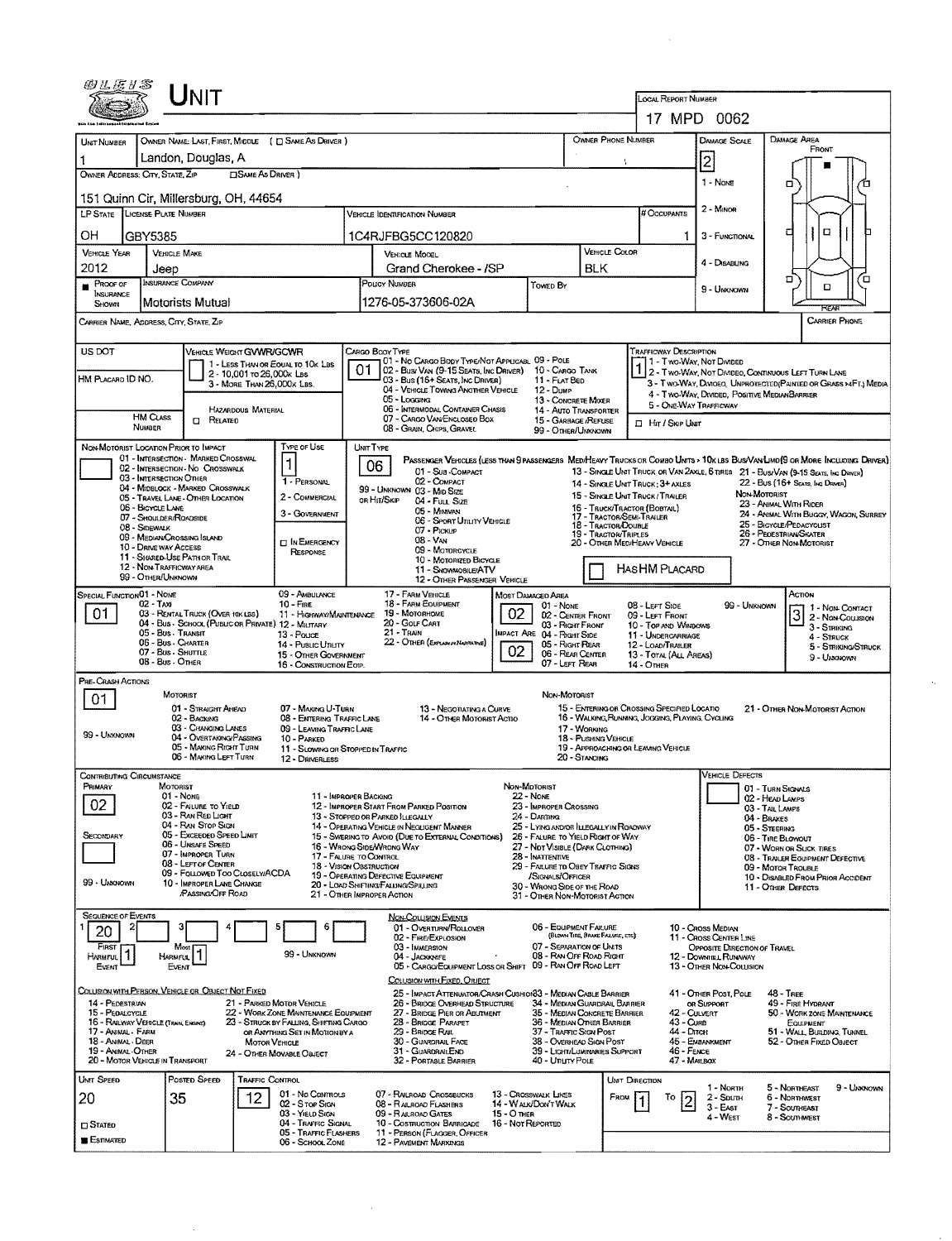|                                                                                                                                                                               | UNIT                                                                                            |                                                                |                                                                                |                                    |                                                                                                                               |                                                       |                                                                                           |                                                                             |                                   |                                                                                               |                                                       |                                                                                                                         |                                                                |  |  |
|-------------------------------------------------------------------------------------------------------------------------------------------------------------------------------|-------------------------------------------------------------------------------------------------|----------------------------------------------------------------|--------------------------------------------------------------------------------|------------------------------------|-------------------------------------------------------------------------------------------------------------------------------|-------------------------------------------------------|-------------------------------------------------------------------------------------------|-----------------------------------------------------------------------------|-----------------------------------|-----------------------------------------------------------------------------------------------|-------------------------------------------------------|-------------------------------------------------------------------------------------------------------------------------|----------------------------------------------------------------|--|--|
|                                                                                                                                                                               |                                                                                                 |                                                                |                                                                                | LOCAL REPORT NUMBER<br>17 MPD 0062 |                                                                                                                               |                                                       |                                                                                           |                                                                             |                                   |                                                                                               |                                                       |                                                                                                                         |                                                                |  |  |
| UNIT NUMBER                                                                                                                                                                   | OWNER NAME: LAST, FIRST, MIDDLE ( C SAME AS DRIVER )                                            |                                                                | DAMAGE AREA<br>DAMAGE SCALE                                                    |                                    |                                                                                                                               |                                                       |                                                                                           |                                                                             |                                   |                                                                                               |                                                       |                                                                                                                         |                                                                |  |  |
| $\overline{2}$                                                                                                                                                                | Straits, Bryant, P                                                                              |                                                                |                                                                                |                                    |                                                                                                                               |                                                       |                                                                                           | <b>OWNER PHONE NUMBER</b><br>FRONT                                          |                                   |                                                                                               |                                                       |                                                                                                                         |                                                                |  |  |
| OWNER ADDRESS: CITY, STATE, ZIP                                                                                                                                               |                                                                                                 |                                                                |                                                                                | $ 2\rangle$<br>1 - None            |                                                                                                                               |                                                       |                                                                                           |                                                                             |                                   |                                                                                               |                                                       |                                                                                                                         |                                                                |  |  |
| α<br>2550 TR 86, Millersburg, OH, 44654                                                                                                                                       |                                                                                                 |                                                                |                                                                                |                                    |                                                                                                                               |                                                       |                                                                                           |                                                                             |                                   |                                                                                               |                                                       |                                                                                                                         |                                                                |  |  |
| LP STATE LICENSE PLATE NUMBER                                                                                                                                                 |                                                                                                 |                                                                | VEHICLE IDENTIFICATION NUMBER                                                  |                                    |                                                                                                                               | # Occupants                                           | 2 - MINOR                                                                                 |                                                                             |                                   |                                                                                               |                                                       |                                                                                                                         |                                                                |  |  |
| OН<br>GEL5593                                                                                                                                                                 |                                                                                                 |                                                                |                                                                                |                                    | 1G1PE5SB1E7158379                                                                                                             |                                                       |                                                                                           |                                                                             |                                   |                                                                                               | 3 - Functional                                        | $\Box$                                                                                                                  |                                                                |  |  |
| <b>VEHICLE YEAR</b><br>2014                                                                                                                                                   | <b>VEHICLE MAKE</b><br>Chevrolet                                                                |                                                                |                                                                                |                                    | <b>VEHICLE MODEL</b>                                                                                                          |                                                       | VEHICLE COLOR<br><b>BLK</b>                                                               |                                                                             |                                   | 4 - DISABLING                                                                                 |                                                       |                                                                                                                         |                                                                |  |  |
| $P$ ROOF OF                                                                                                                                                                   | INSURANCE COMPANY                                                                               |                                                                |                                                                                | Cruze<br>POUCY NUMBER<br>Towed By  |                                                                                                                               |                                                       |                                                                                           |                                                                             |                                   |                                                                                               | 9 - UNKNOWN                                           | α                                                                                                                       | o                                                              |  |  |
| INSURANCE<br><b>SHOWN</b>                                                                                                                                                     | State Farm                                                                                      |                                                                |                                                                                |                                    | 442394537                                                                                                                     |                                                       |                                                                                           |                                                                             |                                   |                                                                                               |                                                       |                                                                                                                         |                                                                |  |  |
| CARRIER NAME, ADDRESS, CITY, STATE, ZIP<br>CARRIER PHONE                                                                                                                      |                                                                                                 |                                                                |                                                                                |                                    |                                                                                                                               |                                                       |                                                                                           |                                                                             |                                   |                                                                                               |                                                       |                                                                                                                         |                                                                |  |  |
| US DOT<br>CARGO BODY TYPE<br><b>TRAFFICWAY DESCRIPTION</b><br><b>VEHICLE WEIGHT GVWR/GCWR</b><br>101 - No Cargo Body Type/Not Applicabl 09 - Pole<br>1 - Two-Way, Not Divided |                                                                                                 |                                                                |                                                                                |                                    |                                                                                                                               |                                                       |                                                                                           |                                                                             |                                   |                                                                                               |                                                       |                                                                                                                         |                                                                |  |  |
| HM PLACARD ID NO.                                                                                                                                                             |                                                                                                 | 1 - LESS THAN OR EQUAL TO 10K LBS<br>2 - 10,001 To 26,000K Las |                                                                                |                                    | 02 - Busi Van (9-15 Seats, Inc Driver) 10 - Cargo Tank<br>03 - Bus (16+ Seats, Inc Driver)                                    |                                                       | 11 - FLAT BED                                                                             |                                                                             |                                   |                                                                                               |                                                       | 2 - Two-Way, Not Divided, Continuous Left Turn Lane                                                                     |                                                                |  |  |
|                                                                                                                                                                               |                                                                                                 | 3 - MORE THAN 26,000K LBS.                                     |                                                                                |                                    | 04 - VEHICLE TOWING ANOTHER VEHICLE<br>05 - Logging                                                                           |                                                       | 12 - Dump<br>13 - CONCRETE MIXER                                                          |                                                                             |                                   |                                                                                               |                                                       | 4 - Two-Way, Divided, Positive MedianBarrier                                                                            | 3 - Two-Way, DIMDED, UNPROTECTED(PAINTED OR GRASS >4FT.) MEDIA |  |  |
| <b>HM CLASS</b>                                                                                                                                                               | <b>CI RELATED</b>                                                                               | <b>HAZARDOUS MATERIAL</b>                                      |                                                                                |                                    | <b>06 - INTERMODAL CONTAINER CHASIS</b><br>07 - CARGO VAN ENCLOSED BOX                                                        |                                                       | 14 - AUTO TRANSPORTER<br>15 - GARBAGE /REFUSE                                             |                                                                             |                                   | 5 - ONE-WAY TRAFFICWAY<br><b>CI HIT / SKIP UNIT</b>                                           |                                                       |                                                                                                                         |                                                                |  |  |
| NUMBER                                                                                                                                                                        |                                                                                                 |                                                                |                                                                                |                                    | 08 - GRAIN, CHIPS, GRAVEL                                                                                                     |                                                       | 99 - OTHER/UNKNOWN                                                                        |                                                                             |                                   |                                                                                               |                                                       |                                                                                                                         |                                                                |  |  |
|                                                                                                                                                                               | NON-MOTORIST LOCATION PRIOR TO IMPACT<br>01 - INTERSECTION - MARKED CROSSWAL                    |                                                                | Type or Use<br>1                                                               | UNIT TYPE<br>02                    | PASSENGER VEHICLES (LESS THAN 9 PASSENGERS MEDIMEAVY TRUCKS OR COMBO UNITS > 10K LBS BUS/VAN/LIMO(9 OR MORE INCLUDING DRIVER) |                                                       |                                                                                           |                                                                             |                                   |                                                                                               |                                                       |                                                                                                                         |                                                                |  |  |
|                                                                                                                                                                               | 02 - INTERSECTION - NO CROSSWALK<br>03 - INTERSECTION OTHER<br>04 - MIDBLOCK - MARKED CROSSWALK |                                                                | 1 - PERSONAL                                                                   |                                    | 01 - Sus-Compact<br>02 - COMPACT                                                                                              |                                                       |                                                                                           | 14 - SINGLE UNIT TRUCK: 3+ AXLES                                            |                                   |                                                                                               |                                                       | 13 - SINGLE UNIT TRUCK OR VAN ZAXLE, 6 TIRES 21 - BUS/VAN (9-15 SEATS, INC DRIVER)<br>22 - Bus (16+ Seats, Inc. Driver) |                                                                |  |  |
| 06 - BICYCLE LANE                                                                                                                                                             | 05 - TRAVEL LANE - OTHER LOCATION                                                               |                                                                | 2 - COMMERCIAL                                                                 | ов Ніт/Ѕкір                        | 99 - UNKNOWN 03 - MID SIZE<br>04 - Full Size                                                                                  |                                                       |                                                                                           | 15 - SINGLE UNIT TRUCK/ TRAILER<br>16 - TRUCK/TRACTOR (BOBTAIL)             |                                   |                                                                                               |                                                       | NON-MOTORIST<br>23 - AMMAL WITH RIDER                                                                                   |                                                                |  |  |
| 08 - Sidewalk                                                                                                                                                                 | 07 - SHOULDER/ROADSIDE                                                                          |                                                                | 3 - GOVERNMENT                                                                 |                                    | 05 - MIMVAN<br>06 - Sport Uttury Vehicle                                                                                      |                                                       |                                                                                           | 17 - TRACTOR/SEMI-TRAILER<br>18 - Tractor/Double                            |                                   |                                                                                               |                                                       | 25 - BICYCLE/PEDACYCLIST                                                                                                | 24 - ANIMAL WITH BUGGY, WAGON, SURREY                          |  |  |
|                                                                                                                                                                               | 09 - MEDIAN CROSSING ISLAND<br>10 - Drive way Access                                            |                                                                | <b>DI IN EMERGENCY</b>                                                         |                                    | 07 - Pickup<br>$08  VM$<br>09 MOTORCYCLE                                                                                      |                                                       |                                                                                           | 19 - TRACTOR/TRIPLES<br>20 - OTHER MEDIHEAVY VEHICLE                        |                                   |                                                                                               | 26 - PEDESTRIAN SKATER                                | 27 - OTHER NON-MOTORIST                                                                                                 |                                                                |  |  |
|                                                                                                                                                                               | 11 - SHARED-USE PATH OR TRAIL<br>12 - NON-TRAFFICWAY AREA                                       |                                                                | <b>RESPONSE</b>                                                                |                                    | 10 - MOTORIZED BICYCLE<br>11 - SNOWMOBILE/ATV                                                                                 |                                                       |                                                                                           |                                                                             |                                   | HASHM PLACARD                                                                                 |                                                       |                                                                                                                         |                                                                |  |  |
| SPECIAL FUNCTION 01 - NOME                                                                                                                                                    | 99 - OTHER/UNKNOWN                                                                              |                                                                | 09 - AMBULANCE                                                                 |                                    | 12 - OTHER PASSENGER VEHICLE<br>17 - FARM VEHICLE                                                                             |                                                       |                                                                                           |                                                                             |                                   |                                                                                               |                                                       | ACTION                                                                                                                  |                                                                |  |  |
| 01                                                                                                                                                                            | $02 - TAX1$<br>03 - RENTAL TRUCK (OVER 10K LBS)                                                 |                                                                | $10 -$ Fine<br>11 - HIGHWAYIMAINTENANCE                                        |                                    | 18 - FARM EQUIPMENT<br>19 - Мотовноме                                                                                         | Most Damaged Area<br>$01 - None$<br>02 - CENTER FRONT |                                                                                           |                                                                             | 08 - LEFT SIDE<br>09 - LEFT FRONT | 99 - UNKNOWN                                                                                  |                                                       | 1 - Non-Contact<br>4 2 - NON-COLLISION                                                                                  |                                                                |  |  |
|                                                                                                                                                                               | 04 - Bus - SCHOOL (PUBLIC OR PRIVATE) 12 - MILITARY<br>05 - Bus - TRANSIT                       |                                                                | 13 - Pouce                                                                     |                                    | 20 - Gour CART<br>21 - Train                                                                                                  | 06                                                    | 03 - Right Front<br><b>IMPACT ARE 04 - RIGHT SIDE</b>                                     |                                                                             |                                   | 10 - TOP AND WINDOWS<br>11 - UNDERCARRIAGE                                                    |                                                       |                                                                                                                         | 3 - STRIKING<br>4 - STRUCK                                     |  |  |
|                                                                                                                                                                               | 06 - Bus - Charter<br>07 - Bus - SHUTTLE                                                        |                                                                | 14 - Pusuc Ununy<br>15 - OTHER GOVERNMENT                                      |                                    | 22 - OTHER (EXPLAIN IN NARRATIVE)                                                                                             | 06                                                    | 05 - Right Rear<br>06 - REAR CEMTER                                                       |                                                                             |                                   | 12 - LOAD/TRAILER<br>13 - TOTAL (ALL AREAS)                                                   |                                                       |                                                                                                                         | 5 - STRIKING/STRUCK<br>9 - Unknown                             |  |  |
| PRE- CRASH ACTIONS                                                                                                                                                            | 08 - Bus - OTHER                                                                                |                                                                | 16 - CONSTRUCTION EOIP.                                                        |                                    |                                                                                                                               |                                                       | 07 - LEFT REAR                                                                            |                                                                             | 14 - Отнев                        |                                                                                               |                                                       |                                                                                                                         |                                                                |  |  |
| 11                                                                                                                                                                            | MOTORIST                                                                                        |                                                                |                                                                                |                                    |                                                                                                                               |                                                       | NON-MOTORIST                                                                              |                                                                             |                                   |                                                                                               |                                                       |                                                                                                                         |                                                                |  |  |
|                                                                                                                                                                               | 01 - STRAIGHT AHEAD<br>02 - BACKING                                                             |                                                                | 07 - MARING U-TURN<br>08 - ENTERING TRAFFIC LANE                               |                                    | 13 - NEGOTIATING A CURVE<br>14 - OTHER MOTORIST ACTIO                                                                         |                                                       |                                                                                           |                                                                             |                                   | 15 - EMTERING OR CROSSING SPECIRED LOCATIO<br>16 - WALKING RUNNING, JOGGING, PLAYING, CYCLING |                                                       | 21 - OTHER NON-MOTORIST ACTION                                                                                          |                                                                |  |  |
| 99 - Unknown                                                                                                                                                                  | 03 - CHANGING LANES<br>04 - OVERTAKING/PASSING<br>05 - MAKING RIGHT TURN                        |                                                                | 09 - LEAVING TRAFFIC LANE<br>10 - PARKED                                       |                                    |                                                                                                                               |                                                       |                                                                                           | 17 - WORKING<br>18 - PUSHING VEHICLE<br>19 - APPROACHING OR LEAVING VEHICLE |                                   |                                                                                               |                                                       |                                                                                                                         |                                                                |  |  |
|                                                                                                                                                                               | 06 - MAKING LEFT TURN                                                                           |                                                                | 11 - SLOWING OR STOPPED IN TRAFFIC<br>12 - DRIVERLESS                          |                                    |                                                                                                                               |                                                       |                                                                                           | 20 - Standing                                                               |                                   |                                                                                               |                                                       |                                                                                                                         |                                                                |  |  |
| Contributing Circumstance<br>PRIMARY                                                                                                                                          | MOTORIST                                                                                        |                                                                |                                                                                |                                    |                                                                                                                               | NDN-MOTORIST                                          |                                                                                           |                                                                             |                                   |                                                                                               | Vehicle Defects                                       | 01 - TURN SIGNALS                                                                                                       |                                                                |  |  |
| 01                                                                                                                                                                            | 01 - None<br>02 - FAILURE TO YIELD                                                              |                                                                | 11 - IMPROPER BACKING                                                          |                                    | 12 - IMPROPER START FROM PARKED POSITION                                                                                      |                                                       | <b>22 - NDME</b><br>23 - IMPROPER CROSSING                                                |                                                                             |                                   |                                                                                               |                                                       | 02 - HEAD LAMPS<br>03 - TAIL LAMPS                                                                                      |                                                                |  |  |
|                                                                                                                                                                               | 03 - RAN RED LIGHT<br>04 - RAN STOP SIGN<br>05 - EXCEEDED SPEED LIMIT                           |                                                                |                                                                                |                                    | 13 - STOPPED OR PARKED ILLEGALLY<br>14 - OPERATING VEHICLE IN NEGUGENT MANNER                                                 |                                                       | 24 - DARTING<br>25 - LYING AND/OR LLEGALLY IN ROADWAY                                     |                                                                             |                                   |                                                                                               |                                                       | 04 - BRAKES<br>05 - Steering                                                                                            |                                                                |  |  |
| SECONDARY                                                                                                                                                                     | 06 - UNSAFE SPEED<br>07 - IMPROPER TURN                                                         |                                                                | 17 - FALURE TO CONTROL                                                         |                                    | 15 - SWERING TO AVOID (DUE TO EXTERNAL CONDITIONS)<br>16 - WRONG SIDE/WRONG WAY                                               |                                                       | 26 - FALURE TO YIELD RIGHT OF WAY<br>27 - NOT VISIBLE (DARK CLOTHING)<br>28 - INATTENTIVE |                                                                             |                                   |                                                                                               |                                                       | 06 - TIRE BLOWOUT<br>07 - WORN OR SLICK TIRES                                                                           |                                                                |  |  |
|                                                                                                                                                                               | 08 - LEFT OF CENTER<br>09 - FOLLOWED TOO CLOSELY/ACDA                                           |                                                                | 18 - Vision Oristruction                                                       |                                    | 19 - OPERATING DEFECTIVE EQUIPMENT                                                                                            |                                                       | 29 - FAILURE TO OBEY TRAFFIC SIGNS<br>/Signals/Officer                                    |                                                                             |                                   |                                                                                               |                                                       | 08 - TRAILER EQUIPMENT DEFECTIVE<br>09 - MOTOR TROUBLE<br>10 - DISABLED FROM PRIOR ACCIDENT                             |                                                                |  |  |
| 99 - UNINOWN                                                                                                                                                                  | 10 - IMPROPER LANE CHANGE<br>PASSING OFF ROAD                                                   |                                                                | 21 - OTHER IMPROPER ACTION                                                     |                                    | 20 - LOAD SHIFTING/FALUNG/SPILLING                                                                                            |                                                       | 30 - WRONG SIDE OF THE ROAD<br>31 - OTHER NON-MOTORIST ACTION                             |                                                                             |                                   |                                                                                               |                                                       | 11 - OTHER DEFECTS                                                                                                      |                                                                |  |  |
| SEQUENCE OF EVENTS                                                                                                                                                            |                                                                                                 |                                                                |                                                                                |                                    | <b>NON-COLLISION EVENTS</b>                                                                                                   |                                                       |                                                                                           |                                                                             |                                   |                                                                                               |                                                       |                                                                                                                         |                                                                |  |  |
| 20                                                                                                                                                                            |                                                                                                 |                                                                | 6                                                                              |                                    | 01 - OVERTURN/ROLLOVER<br>02 - FIRE/EXPLOSION                                                                                 |                                                       | 06 - EQUIPMENT FAILURE                                                                    | (BLOWN TIRE, BRANE FAILURE, ETC)                                            |                                   |                                                                                               | 10 - Cross Median<br>11 - CROSS CENTER LINE           |                                                                                                                         |                                                                |  |  |
| FIRST<br>l1<br>Harmful                                                                                                                                                        | Most<br>HARMFUL                                                                                 |                                                                | 99 - UNKNOWN                                                                   |                                    | 03 - IMMERSION<br>04 - Jackknife                                                                                              |                                                       | 07 - SEPARATION OF UNITS<br>08 - RAN OFF ROAD RIGHT                                       |                                                                             |                                   |                                                                                               | OPPOSITE DIRECTION OF TRAVEL<br>12 - DOWNHILL RUNAWAY |                                                                                                                         |                                                                |  |  |
| Event                                                                                                                                                                         | Event                                                                                           |                                                                |                                                                                |                                    | 05 - CARGO/EOUIPMENT LOSS OR SHIFT<br>COLUSION WITH FIXED, OBJECT                                                             |                                                       | 09 - RAN OFF ROAD LEFT                                                                    |                                                                             |                                   |                                                                                               | 13 - OTHER NON-COLLISION                              |                                                                                                                         |                                                                |  |  |
| 14 - PEDESTRIAN                                                                                                                                                               | COLLISION WITH PERSON, VEHICLE OR OBJECT NOT FIXED                                              | 21 - PARKED MOTOR VEHICLE                                      |                                                                                |                                    | 25 - IMPACT ATTENUATOR/CRASH CUSHIGAB3 - MEDIAN CABLE BARRIER<br>26 - BRIDGE OVERHEAD STRUCTURE                               |                                                       | 34 - MEDIAN GUARDRAIL BARRIER                                                             |                                                                             |                                   |                                                                                               | 41 - OTHER POST, POLE<br>OR SUPPORT                   | <b>48 - TREE</b><br>49 - FIRE HYDRANT                                                                                   |                                                                |  |  |
| 15 - PEDALCYCLE<br>16 - RAILWAY VEHICLE (TRAIN, ENGINE)                                                                                                                       |                                                                                                 |                                                                | 22 - WORK ZONE MAINTENANCE EQUIPMENT<br>23 - STRUCK BY FALLING, SHIFTING CARGO |                                    | 27 - BRIDGE PIER OR ABUTMENT<br>28 - BRIDGE PARAPET                                                                           |                                                       | 35 - MEDIAN CONCRETE BARRIER<br>36 - MEDIAN OTHER BARRIER                                 |                                                                             |                                   | 42 - CULVERT<br>43 - Curs                                                                     |                                                       | EQUIPMENT                                                                                                               | 50 - WORK ZONE MAINTENANCE                                     |  |  |
| 17 - Animal - Farm<br>18 - Animal - Deer                                                                                                                                      |                                                                                                 | <b>MOTOR VEHICLE</b>                                           | OR ANYTHING SET IN MOTION BY A                                                 |                                    | 29 - Bridge Rail<br>30 - GUARDRAIL FACE                                                                                       |                                                       | 37 - TRAFFIC SIGN POST<br>38 - Overhead Sign Post                                         |                                                                             |                                   | 44 - Олон                                                                                     | 45 - EMBANKMENT                                       | 52 - OTHER FIXED OBJECT                                                                                                 | 51 - WALL, BUILDING, TUNNEL                                    |  |  |
| 19 - Animal - Other<br>20 - MOTOR VEHICLE IN TRANSPORT                                                                                                                        |                                                                                                 | 24 - OTHER MOVABLE OBJECT                                      |                                                                                |                                    | 31 - GUARDRAILEND<br>32 - PORTABLE BARRIER                                                                                    |                                                       | 39 - LIGHT/LUMINARIES SUPPORT<br>40 - Unury Pole                                          |                                                                             |                                   | 46 - FENCE<br>47 - MAILBOX                                                                    |                                                       |                                                                                                                         |                                                                |  |  |
| UNT SPEED                                                                                                                                                                     | POSTED SPEED                                                                                    | TRAFFIC CONTROL                                                | 01 - No Controls                                                               |                                    | 07 - RAILROAD CROSSBUCKS                                                                                                      |                                                       | 13 - Crosswalk Lines                                                                      |                                                                             | UNIT DIRECTION                    |                                                                                               | 1 - North                                             | 5 - Northeast                                                                                                           | 9 - Unknown                                                    |  |  |
| 0                                                                                                                                                                             | 35                                                                                              | 12                                                             | 02 - S top Sign<br>03 - YIELD SIGN                                             |                                    | 08 - RAILROAD FLASHERS<br>09 - RAILROAD GATES                                                                                 | 15 Отных                                              | 14 - WALK/DON'T WALK                                                                      |                                                                             | FROM                              | Т٥<br>$\overline{2}$                                                                          | 2 - South<br>3 - East                                 | 6 - NORTHWEST<br>7 - Southeast                                                                                          |                                                                |  |  |
| <b>E</b> Stated                                                                                                                                                               |                                                                                                 |                                                                | 04 - TRAFFIC SIGNAL<br>05 - TRAFFIC FLASHERS                                   |                                    | 10 - Costruction Barricade<br>11 - PERSON (FLAGGER, OFFICER                                                                   | 16 - Not REPORTED                                     |                                                                                           |                                                                             |                                   |                                                                                               | 4 - West                                              | 8 - SOUTHMEST                                                                                                           |                                                                |  |  |
| <b>ESTIMATED</b>                                                                                                                                                              |                                                                                                 |                                                                | 06 - SCHOOL ZONE                                                               |                                    | <b>12 - PAVEMENT MARKINGS</b>                                                                                                 |                                                       |                                                                                           |                                                                             |                                   |                                                                                               |                                                       |                                                                                                                         |                                                                |  |  |

 $\label{eq:2.1} \frac{1}{\sqrt{2}}\int_{\mathbb{R}^3}\frac{1}{\sqrt{2}}\left(\frac{1}{\sqrt{2}}\right)^2\frac{1}{\sqrt{2}}\left(\frac{1}{\sqrt{2}}\right)^2\frac{1}{\sqrt{2}}\left(\frac{1}{\sqrt{2}}\right)^2.$ 

 $\mathbb{R}^2$